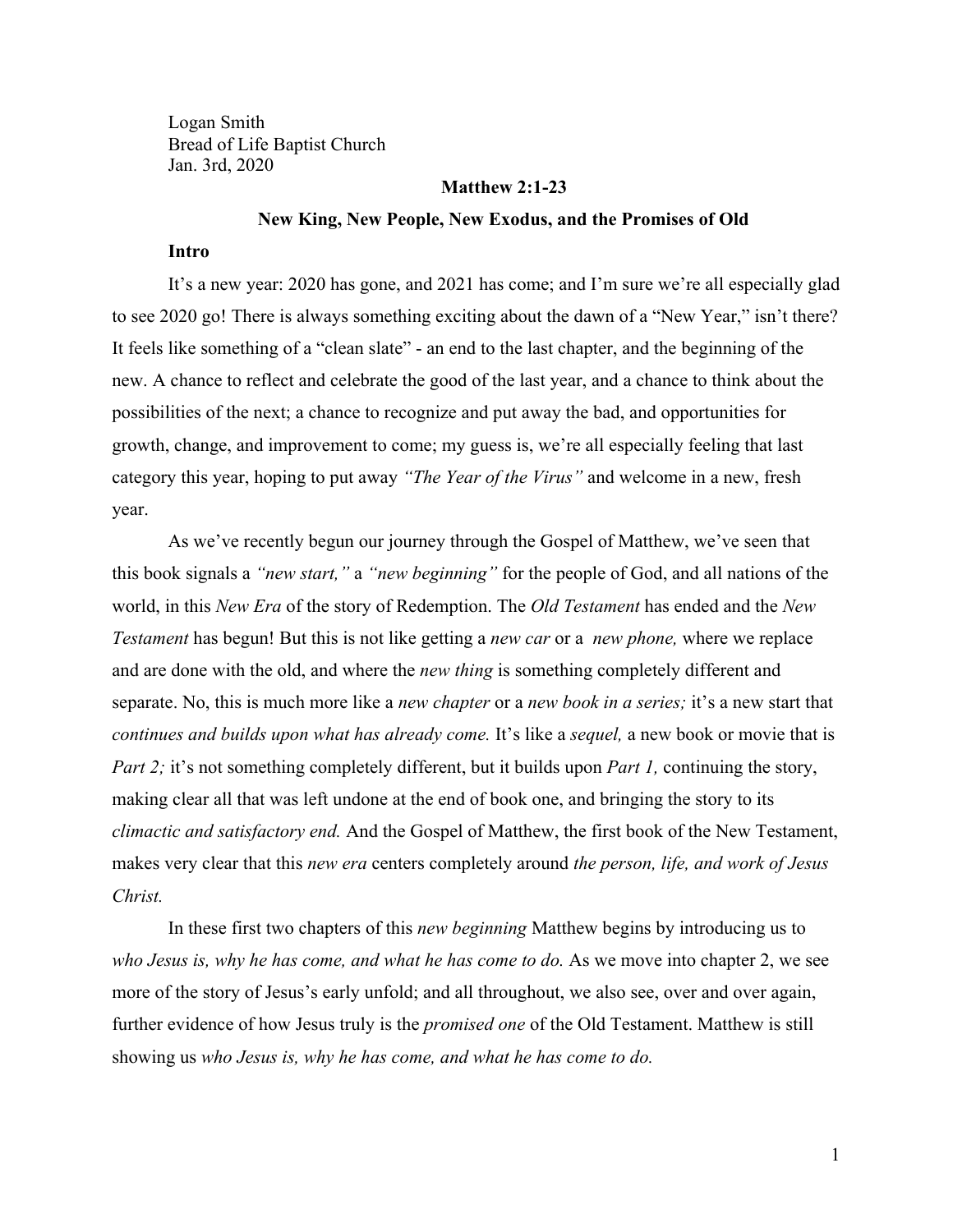A major theme of this passage is the **fulfillment of scripture** in the life of Jesus. This passage tells us the story of the beginning of Jesus's life and his early years; and yet, it also does *much more than this.* Matthew is showing us how everything that is happening here *is fulfilling the Word of God given to His people in the Old Testament.* In chapter 2, we see *four instances* where Matthew tells us that these things that happened *were part of God's plan along; they were fulfilling the scriptures.* So this chapter can be broken into *four subsections:* in each one, we see more of the story unfold, and then we are told something like, "*for so it is written by the prophet,"* or "*This what to fulfill what was spoken by the prophet"* or "*prophets."* This means that in order for us to understand the *main meaning and purposes of this passage,* we have to understand *why these particular bible passages and verses are being quoted and referenced here by Matthew;* we have understand *how exactly* these passages from the Old Testament point to and are fulfilled by the life of Christ. However, this can be a bit challenging for us to unpack and understand.

As we will see, the *first quotation* is fairly simple and straightforward: the prophecy says where the promised savior would be born, and we see that this is exactly what happened! But the *next three* "scripture fulfilment" sections are not so simple. When we go back and look at the scriptures being quoted or referenced, it doesn't appear, at first, to be about the promised Messiah, much less the details of his life as an infant. We have to work a bit harder, then, to understand just what is going on here. We have to ask the question: **Why is Matthew referencing** *these passages* **as pointing to and being fulfilled in the life of Jesus?** Is he playing loose with the text? Is he imposing his own thoughts onto the Old Testament, making it say whatever he wants it to mean? *No, of course not; that's not at all what's going on.* Instead, *Matthew is teaching us how to read our Old Testaments.* He is showing us that there is more than one way that the Old Testament points to, *or prophesies about,* Jesus Christ. So as we walk through this passage, we will see how the *life of Jesus* here is *fulfilling the Old Testament scriptures;* and as we unpack what is said here, **we will learn how to better** *understand* **and** *read* **our Bibles in a way that places** *Christ* **at the center of the whole story - no matter what book of the Bible we're in.** Matthew is teaching us *how to read our Old Testament* better so that we can *better understand Jesus and the gospel,* not only in the N.T., but in *all of Scripture.*

#### **I. Jesus is God's Promised Savior-King for All the Nations (2:1-12)**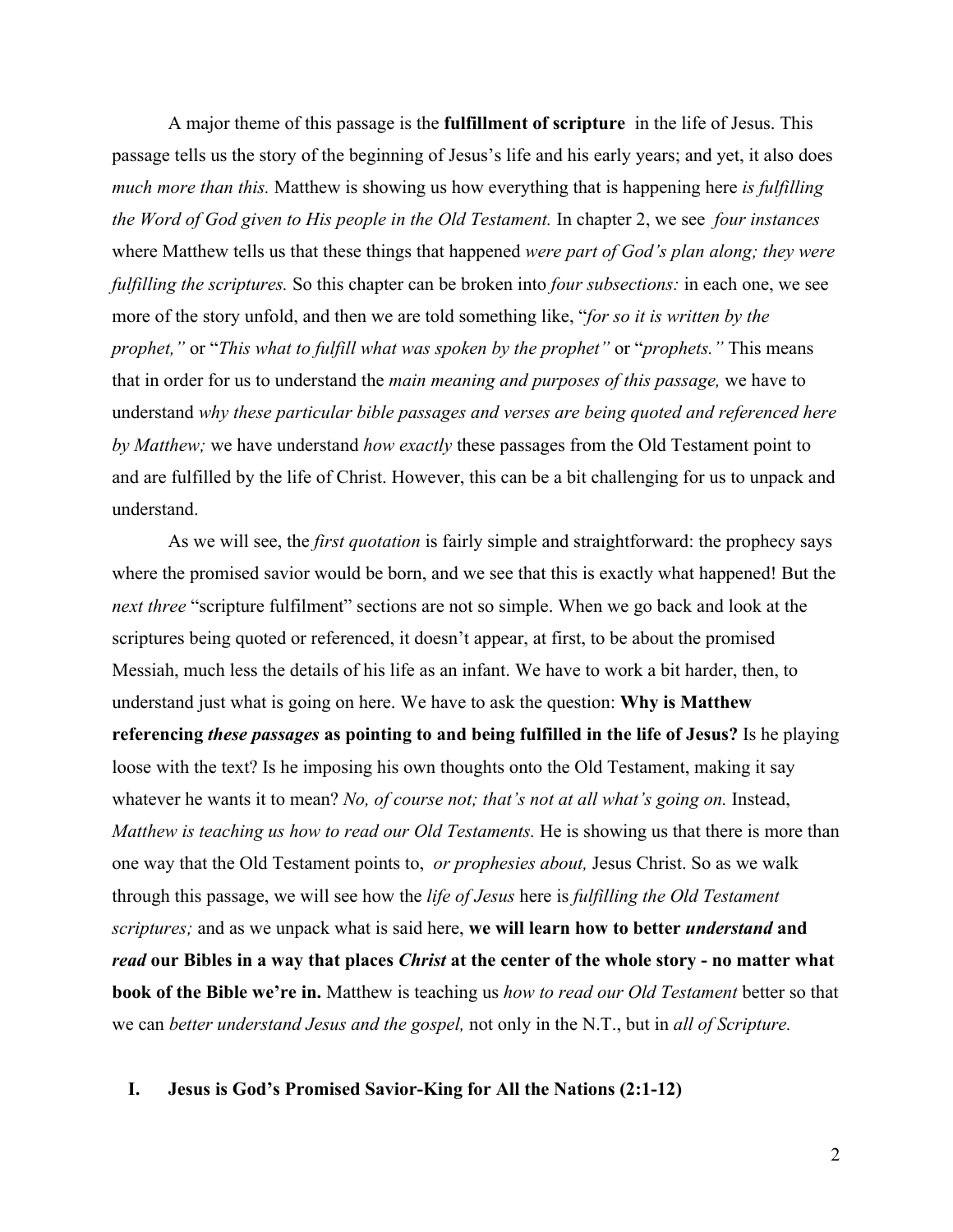Some time after the birth of Jesus, a group of *"wise men from the East"* show up in Jerusalem. We don't know a ton about them, where exactly they were from, or even how many of them were present. They were, however, men of very prominent, wealthy, and noble standing back in their home country. Coming from the East, they were most likely from a nation such as Babylon, somewhere in Arabia, or another similar place. The word for "wise men" here refers to those who were scholarly, often bearing religious connotations, and acted as advisers to kings and officials. So these were not **Jewish religious leaders of scholars;** they were "Gentile pagans" - foreigners, outside of Israel, who did not worship the One True God, but followed pagan religious beliefs, most likely related to their study of the stars and astrology. And yet, God uses their pagan superstitions and study of the stars to *lead them to Jerusalem;* he reveals to them that the *true King of Israel has been born* by the appearance of some kind of star.

So, naturally, they go to the capital of Israel, Jerusalem, to speak to the current king of Israel, *King Herod.* Not knowing the Old Testament of GOd's promises in it, they do not know where to look for this newborn King, so they ask Herod and the religious leaders; after all, they of all people should know! The religious leaders - the *chief priests* and scribes, those who studied the scriptures - told them that the promised "messiah," the promised King, was prophesied to be born in **Bethlehem,** the *city of David.* Matthew confirms this for us, quoting Micah 5:2. This is a straight-forward *promise and fulfillment:* we see prophesied in the Old Testament scriptures that the promised messiah, the "savior King" would be born in Bethlehem; and Matthew confirms, this is exactly what happened in the birth of Christ! *Jesus is truly the promised Son of David,* God's **promised King** come to save His people.

That is the wonderful news that the "wise men" are alerting the people of Israel to: *this promised savior and King has been born! THe one they have been waiting for has finally come!* And yet, King Herod and the religious leaders in Jerusalem, *the very people that should be looking for, recognizing, and rejoicing in the arrival of GOd's promised messiah,* completely miss it! When they hear this news, *they are shocked and disturbed.* God is fulfilling the wonderful promise He gave to His people, *and yet the leaders of GOd's people reject the news.* Herod, being a paranoid, power-hungry tyrant, is greatly troubled by the news of a "promised King" being born. He doesn't want there to be any threat to his throne or rule, so he immediately devises a plan to kill the child; he deceives the Wise Men, sending them on their way and asking to be notified when they find the child.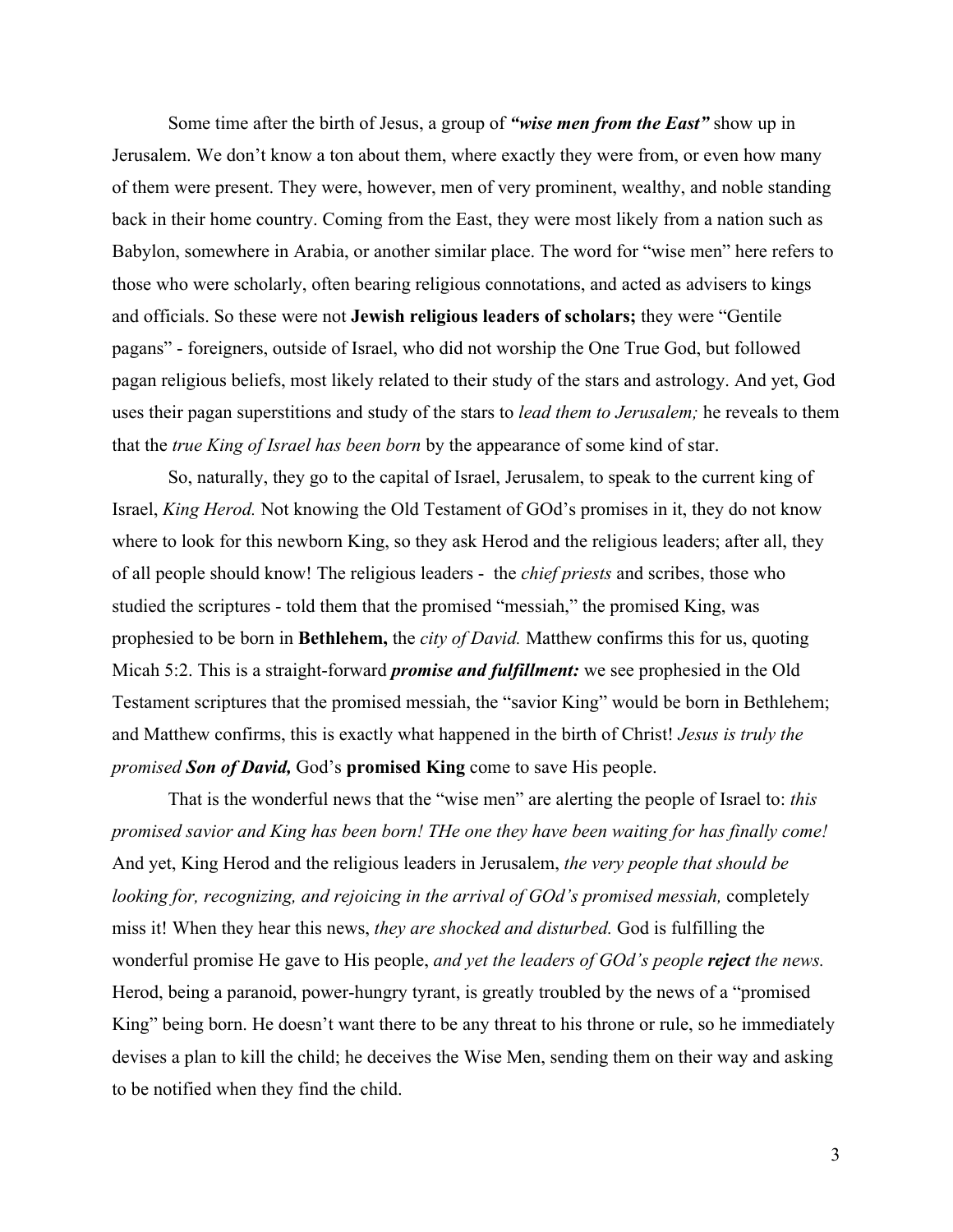And so, the Wise Men find the infant Jesus, with his family, as God miraculously leads them there. Whereas the King and religious leaders of *God's people* scoff and reject the news of the Messiah's birth, we see a very ironic *plot twist:* these **pagan, non-Jewish** Wise Men bow down and worship Jesus! They bear gifts to his family: gold, frankincense and myrrh, recognizing that he truly is **born King of the Jews.** Even though the priests and scribes did not, they recognize that Jesus is the promised Messiah, the promised King for God's people!

What this story vividly pictures for us is this: **Jesus truly is born to be the King of the Jews.** And yet, not in the way that King Herod feared, nor in the way that many Jewish people and religious leaders hoped; he did not come to lead a Jewish rebellion or re-establish an earthly Kingdom of Israel. Jesus is the **true King of God's people.** And this goes far beyond the borders of Israel; *Jesus is the True King over all people and nations of the world!* Even though Israel rejected him, *Jesus is truly King;* and *wise men and women bow down and worship Jesus as the True King, God's King over all!* For whoever trusts in Jesus, believing He is God's promised Savior and King - whoever has faith and worships Jesus *is part of God's true people!*

So as we are reminded of *who Jesus is,* we are also reminded of *who we are* and *what we are supposed to do!* As we trust in the *gospel of Jesus,* the **good news that He came to live, die, and rise again in our place to save us from our sins and usher in the Kingdom of God,** then *we too are part of His Kingdom!.* And so we bow down and worship Him as God and bow the knee to Him and **King and Lord over all!** And just as we see the nations coming to bow down before him here, we are reminded of our *mission as God's people;* just as the book of Matthew begins with the nations coming and bowing down before Christ, so the book will end with Christ *sending us out* to the *ends of the earth,* proclaiming the gospel of Jesus *to all people in every nation,* that **every knee should bow before him in faith!** This is our mission! So let us *worship and serve* the King by *proclaiming this good news, the gospel,* to *all people, everywhere,* so that *all might bow down to Jesus in faith.*

# **II. Jesus, as a "New Moses" and the True Israel, Brings About a "New Exodus" (2:13-23)**

The storyline continues simply enough: Herod, in his paranoid fury, attempts to stamp out this perceived threat to his rule by having the infant boys of Bethlehem massacred. This even is truly heart-breaking and tragic. And yet, he does not succeed in his goal; God sends another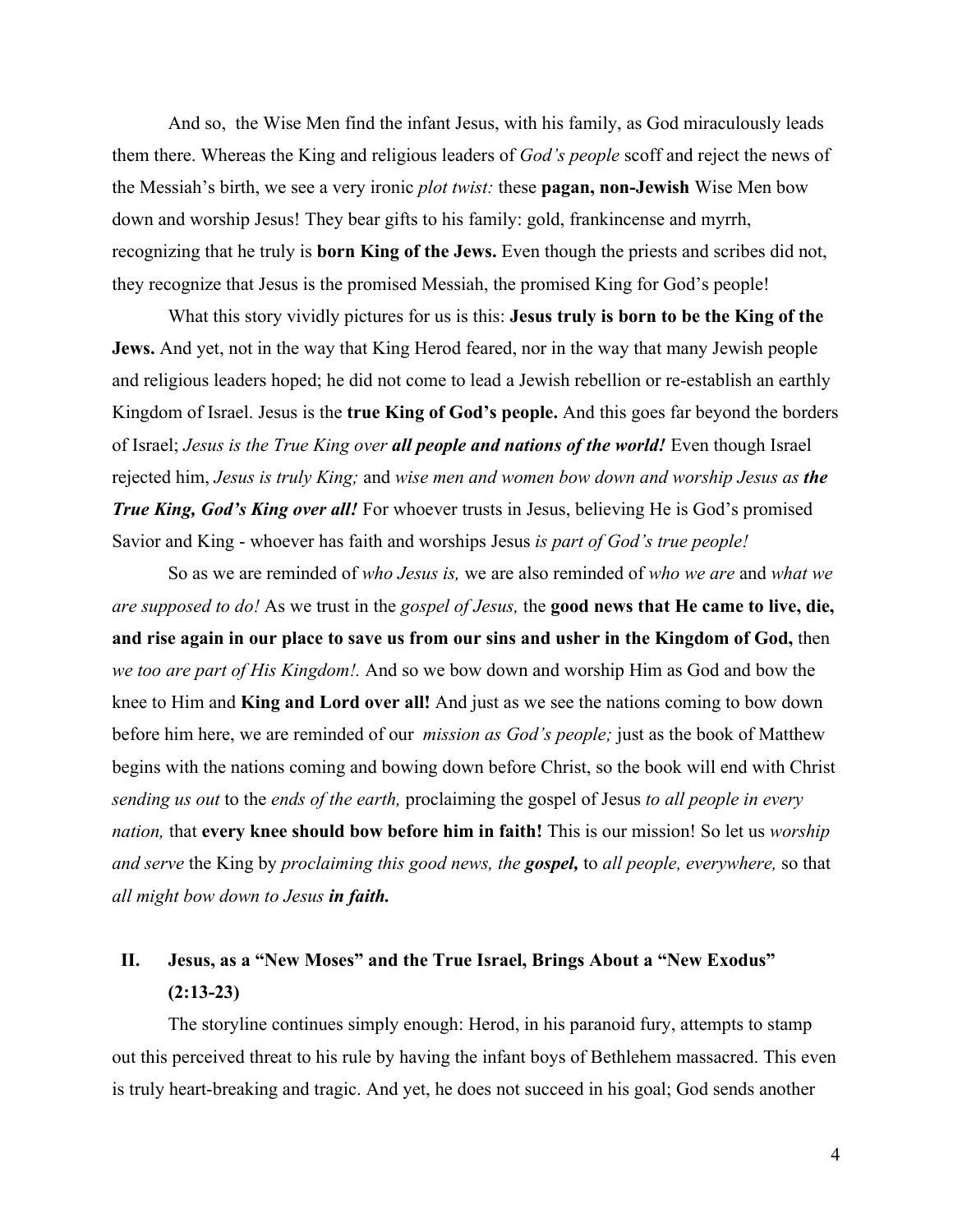angel to warn Joseph, who then takes his family down to Egypt where they wait until God tells them that it is safe to return, after Herod's death.

Yet the theological truths we're meant to see here are a little more difficult to understand; we have to wrestle with the Old Testament references and fulfillments here, even though they are difficult, in order to understand what all is going on and why it is significant. The difficult begins with the next "fulfillment of scripture", in **v. 15:** "Out of Egypt I called my son." But when we look back at Hosea 11, it doesn't appear, at first, to be about the coming Messiah, Jesus Christ, much less about his family fleeing to Egypt.

So what is going on here? Well, as I said earlier, *Matthew is showing us how to put our Bibles together* and become better readers of the Old Testament. We've just seen an example of straight-forward prophecy about the Messiah from Micah*;* that is exactly what we saw last week, too, in the prophecy of Isaiah 7, then again in chapter 9. These bible verses are originally written to *directly talk about the coming savior, Jesus Christ.* But God so inspired the Bible that *the whole Old Testament* points us to Jesus, whether *directly or indirectly*; so another way this happens is through particular *themes, promises, and symbols* that are developed over the course of scripture, until it is eventually made explicitly clear that they are pointing towards Christ! This is called **typology,** because the writer of Hebrews refers to these as *"types and shadows,"* so that themes like the *Passover Lamb* and the *Sacrificial System,* for example, point to our need for *the True* atonement for our sins, Jesus Christ.

So what we see *here* is Matthew picking up *another of these biblical themes: that of Exodus and Exile.*

The quote here is from Hosea 11:1. In that chapter, Hosea links the **Exodus** of Israel from Egypt to the **Exile,** which is a punishment for their sin and idolatry; the prophet proclaims, in Hosea 11, that God would save and deliver his people out of their **captivity and Exile** back into the promised land, just as he delivered His people in the book of Exodus.

Matthew is showing us that Jesus is fulfilling this promise, fulfilling this **biblical theme** of *deliverance and salvation from captivity.* In this chapter, *Jesus is being identified with Israel, God's Old Covenant people, by reliving important events in the early "life story" of Israel's history:*

In **Gen. 46,** a man named Joseph brings his family (the family that would turn into the nation of Israel) down into Egypt to save them from the terrible famine in their land; and we are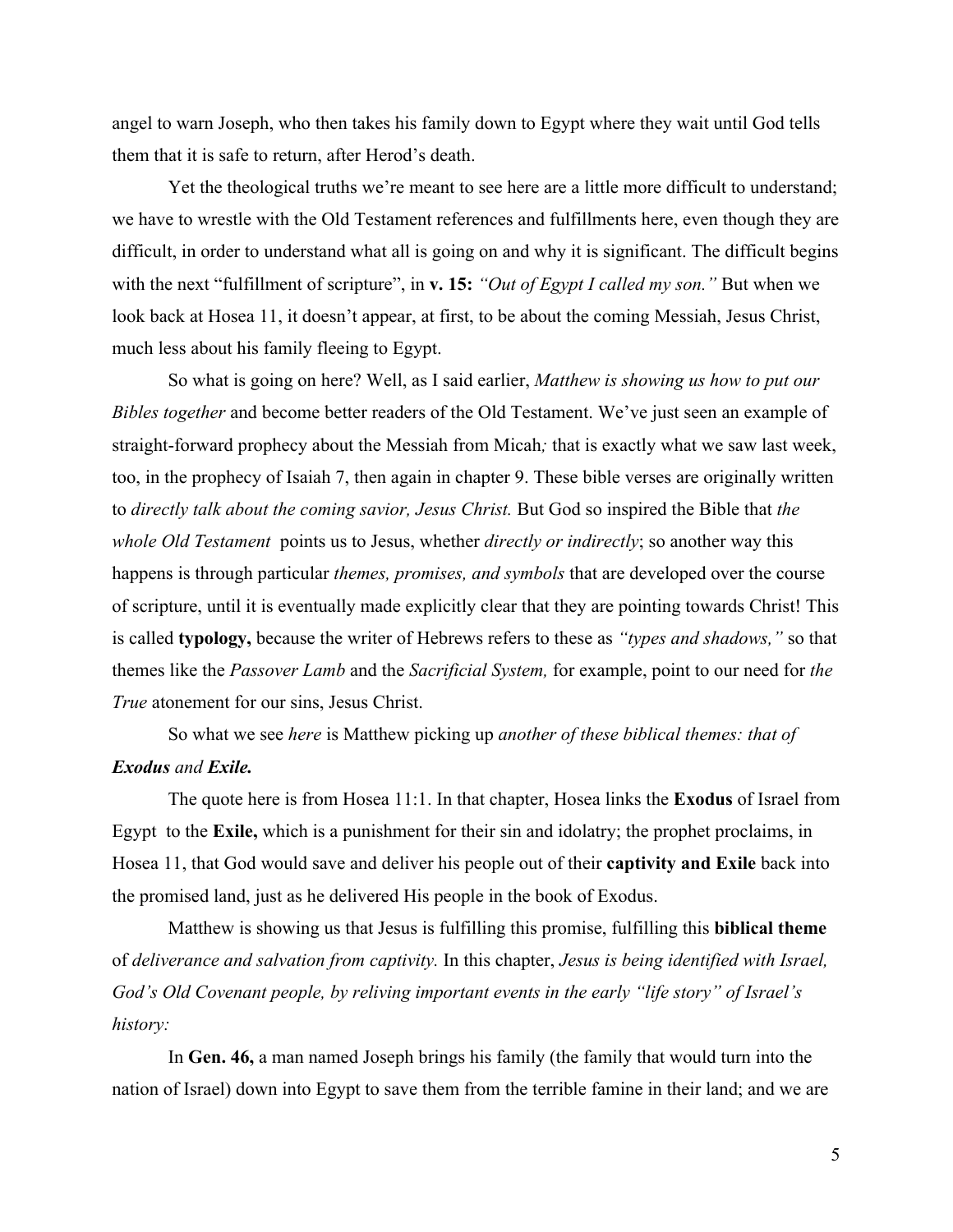told this is God's providence in their lives, as he guides and protects them. **Here**, another man named Joseph is guided by the Lord to take his family, Mary and Jesus, down to Egypt, to protect them from being killed by King Herod in their homeland.

As the **book of Exodus begins**, Joseph's family, the family of Abraham, has multiplied into the nation Israel. Yet they are *enslaved and held captive* by the wicked Pharoah. He even has the baby sons "thrown into the Nile" River in an attempt to murderously stamp out any threat of rebellion. **Back in our present passage:** while Jesus's family is in Egypt, another wicked leader, King Herod, is paranoid once again of a threat to his rule, so he ruthlessly massacres the baby sons of Bethlehem.

**Flash back to the Exodus story**: God hears Israel's cries for deliverance and raises up **Moses** to be a leader over His people, to bring them out of their captivity in Egypt, to form them into a unified **people of GOd, a "holy nation,"** and to lead them into **the promised land,** GOd's promised place for His people. And hear what GOd says to Pharaoh through Moses, in **Ex. 4:22:** "*Thus says the LORD, "Israel is my firstborn son, and I say to you, "Let my son go that he may serve me."* Did you catch that? God calls Israel not only His people, but *His Son.* This is what Hosea is referencing in **Hos. 11:1** - *"Out of Egypt I called my son."*

And now, flash back once again to the end of **Matt. 2:** once the coast is clear, God tells Joseph to bring **Jesus, God's true, eternal Son,** to come back out of Egypt, thus delivering him from the hand of his enemies. Jesus is being identified here with *Israel, God's people -* just as they were called out to be a **"son"** to God, so Christ, **the true son of God,** has come to identify as Israel, replaying their story in his life.

But the thread doesn't stop there: Matthew doesn't quote **Exodus,** but **Hosea;** and Hosea 11 references the Exodus, but is talking about God's deliverance **from Israel's later Exile.** In verse 18, this is referenced again in the next Old Testament quotation, from **Jer. 31:15:** "*A voice was heard in Ramah, weeping and loud lamentation, Rachel weeping for her children; she refused to be comforted, because they are no more."* Jeremiah is speaking about the terrible pain and grief experienced throughout Israel as they were defeated, slaughtered, and taken into captivity and exile by their enemies, Assyria and Babylon. But, like in Hosea 11, Jeremiah 31 *turns into a chapter about the sure hope of God's future salvation from Exile.* And in that chapter, Jeremiah makes clear that the real problem *is a problem of the heart;* Israel is led into Exile *because of their sin, because they have broken GOd's laws and covenant, because they*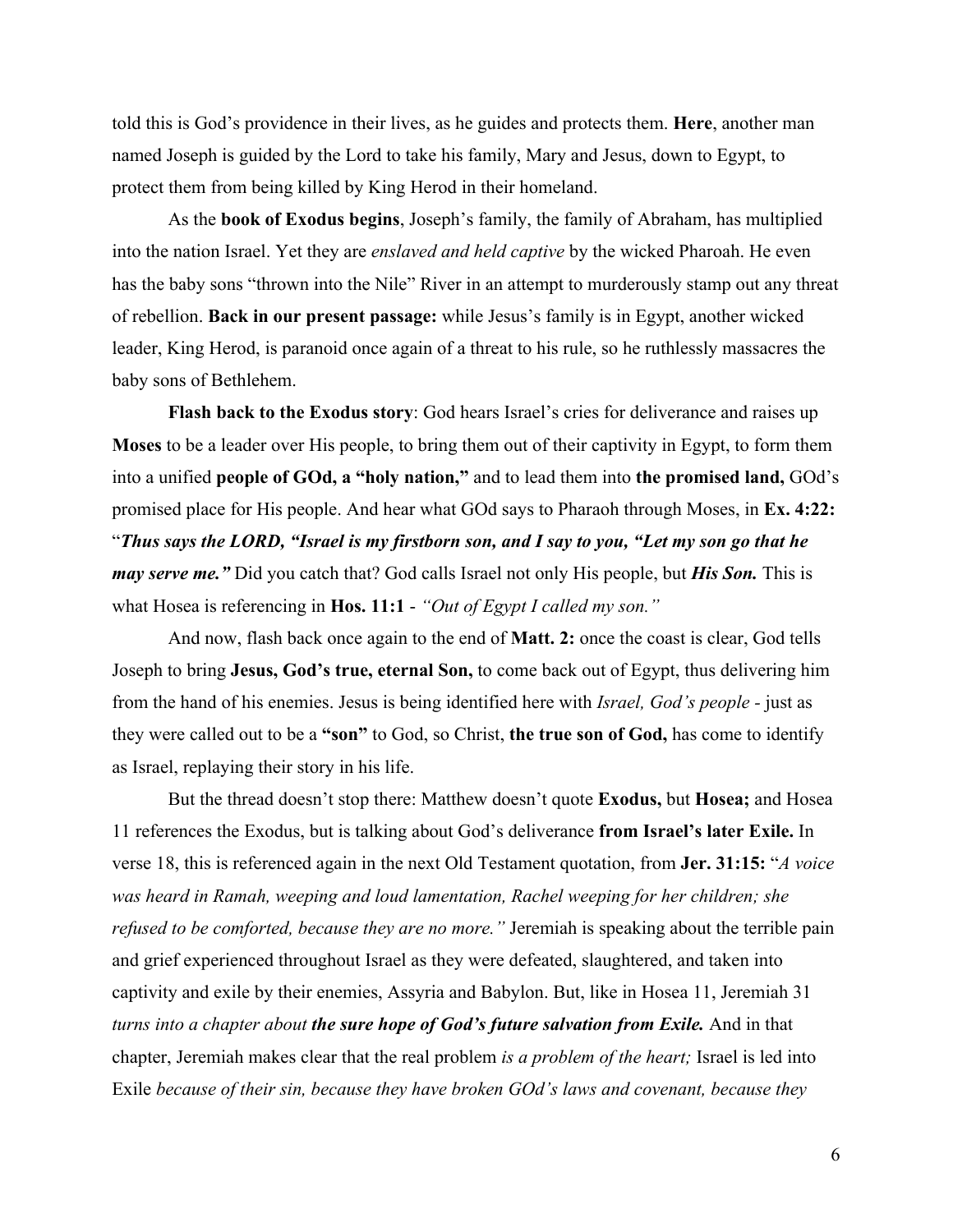*have gone after false gods, and because they have evil hearts.* So what is the solution? *God promises He will make a new covenant, forming them into a new covenant people with new hearts* (see Jer. 31:31-34).

And that is exactly what is being fulfilled in the coming of Christ. Here, Matthew applies this verse from Jeremiah to the *horror and lamentable tragedy* of Herod's massacre in Bethlehem, showing a vivid picture of how God's people are still languishing in captivity and suffering oppression, still crying out for deliverance. No, they are not slaves in the foreign lands of Egypt, Babylon, or Persia. Yes, they are back in the physical land of Israel. Yes, they have homes, cities, even a temple once more. And yet they are still captives. *Rome rules over them.* They still suffer the oppression of *wicked rulers,* such as King Herod, as this passage makes clear.

But even more profoundly, they are still **spiritually captive; they are slaves to sin, oppressed by the tyranny of Satan and all the evil injustices of the world, and will all answer to the slave-master of death -** *indeed, a reminder of the second death, the eternal judgment of God that we all deserve because of our sin.*

**[Illustration]** The musician Andrew peterson captures this biblical theme very well in his song *"Deliver Us"* with these words:

> Our enemy, our captor is no pharaoh on the Nile Our toil is neither mud nor brick nor sand Our ankles bear no calluses from chains, yet Lord, we're bound Imprisoned here, we dwell in our own land… Our sins they are more numerous than all the lambs we slay Our shackles they were made with our own hands<sup>1</sup>

And yet, God promised *deliverance - salvation for His people!* Just like he raised up Moses to deliver his people from slavery in Egypt, so God raises up a **New Moses -** a prophet *far greater than Moses,* for He is God Himself - to form a *New Covenant people of God* and to *deliver them out of their slavery and bondage to sin, Satan, and death!*

Each of us is born into this world **as slaves to our own sin;** each one of us knows the dark desires of our hearts, our wicked and selfish thoughts, schemes, and actions. Each of us feel the shame and regret of not doing that which we know we should, or for doing what we hate. *And*

<sup>1</sup> Andrew Peterson, "Deliver Us," *Behold the Lamb of God* (2004).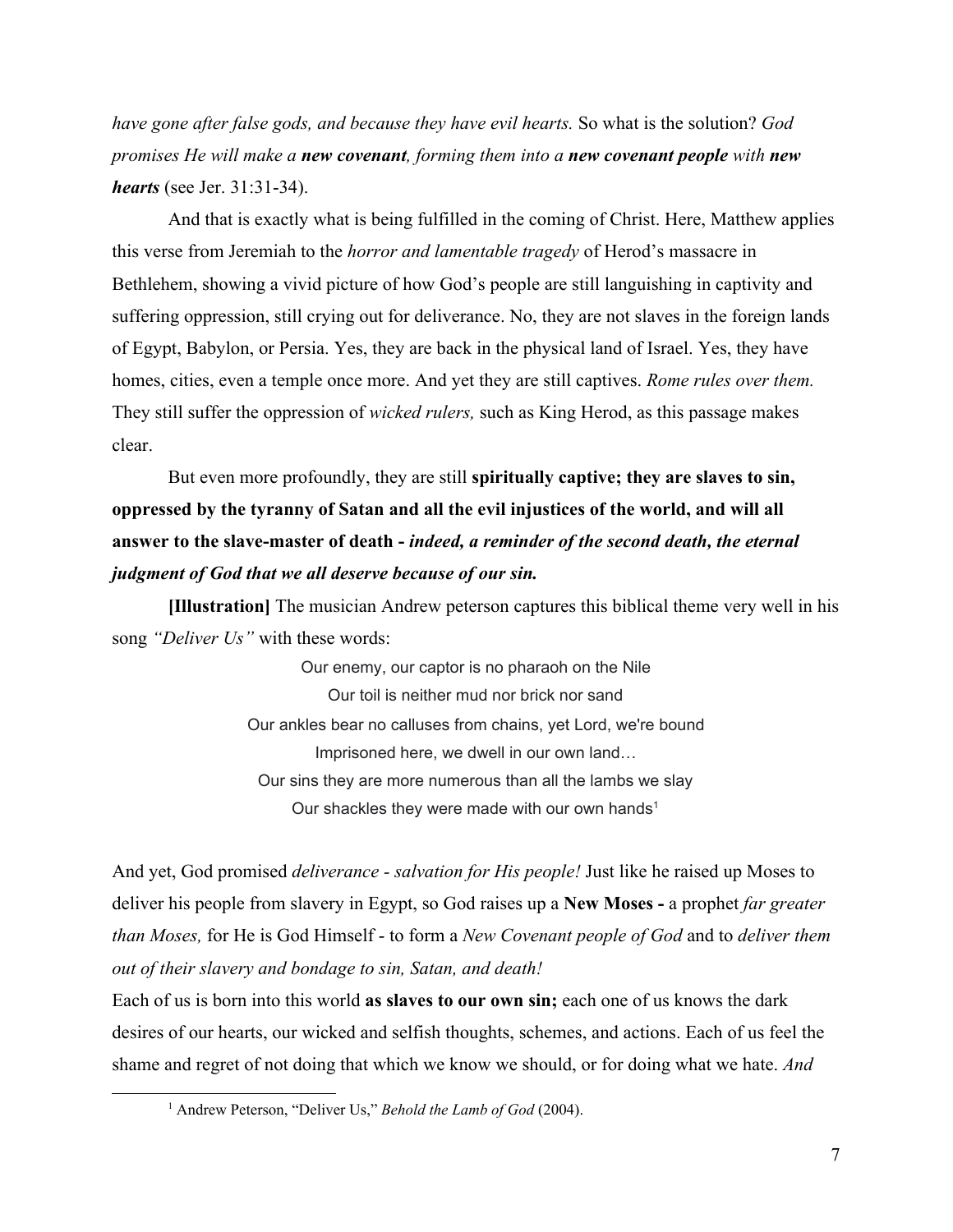*not a single one of us can free ourselves!* Like slaves in Egypt or exiles in Babylon, *we need someone to save us from our sins and the wrath of God we deserve! We need someone to free us from our shackles, so that we are free to repent and obey God, loving and worshipping him as His people!* This is why Christ came! He is the New Moses, leading and forming the True People of God; for *He is* the True Israel, God's Son, and all who are *united to Christ by grace through faith become part of GOd's true people in Him! If we simply believe in these promises and trust* in who Christ is and what He has done to save - not trusting in in our works, not still chasing after sin or worshipping false gods - but if we truly *trust and believe in Him,* then He *delivers and saves us from our sin, freeing us to live as His people, with Him, both now and forever!*

# **III. Jesus is Rejected, Despised, and Persecuted - Yet it is Part of God's Sovereign Plan of Redemption (2:1-23)**

The final reference to the "fulfillment of scripture" in this passage is the most difficult to understand. In **2:23**, Jesus's family returns from Egypt after Herod's death, *"so that what was spoken by the prophets might be fulfilled, that he would be called a Nazarene."* On the face of it, this explains why they move back to the town of Nazareth instead of their last home, in Bethlehem. But here's the problem that arises for us: *there is not a single Old Testament verse that ever says this*.

So what do we do? Does this mean that the Bible is wrong, that Matthew made a mistake, or was making things up? *No, of course not.* We know that the Bible is *perfectly true and without error, for it is God's Word.* We just have to work hard to understand what it means here. Again, we're being forced to be better readers of our Bibles.

There are a couple of valid ways to try and resolve this quotation; here is the interpretation I find most convincing: the phrase "*will be called a Nazarene"* is not just talking about the geographical hometown of Jesus, but is also being used *as an idiom.* To be from Nazareth and to be called a *"Nazarene"* meant to be *a Nobody* from *Nowheresville.* Think of what Nathaniel, one of the twelve disciples, said in **John 1:46** told him that they had found the Messiah, and he was Jesus of Nazareth; and Nathaniel replied: *"Can anything good come out of Nazareth?" Everyone* knew of a place like Bethlehem or Jerusalem! They are mentioned all over the place in the scriptures, especially in reference to the coming Messiah! But who had ever heard of podunk, small-town, "middle-of-nowhere" Nazareth? It's never mentioned at all in the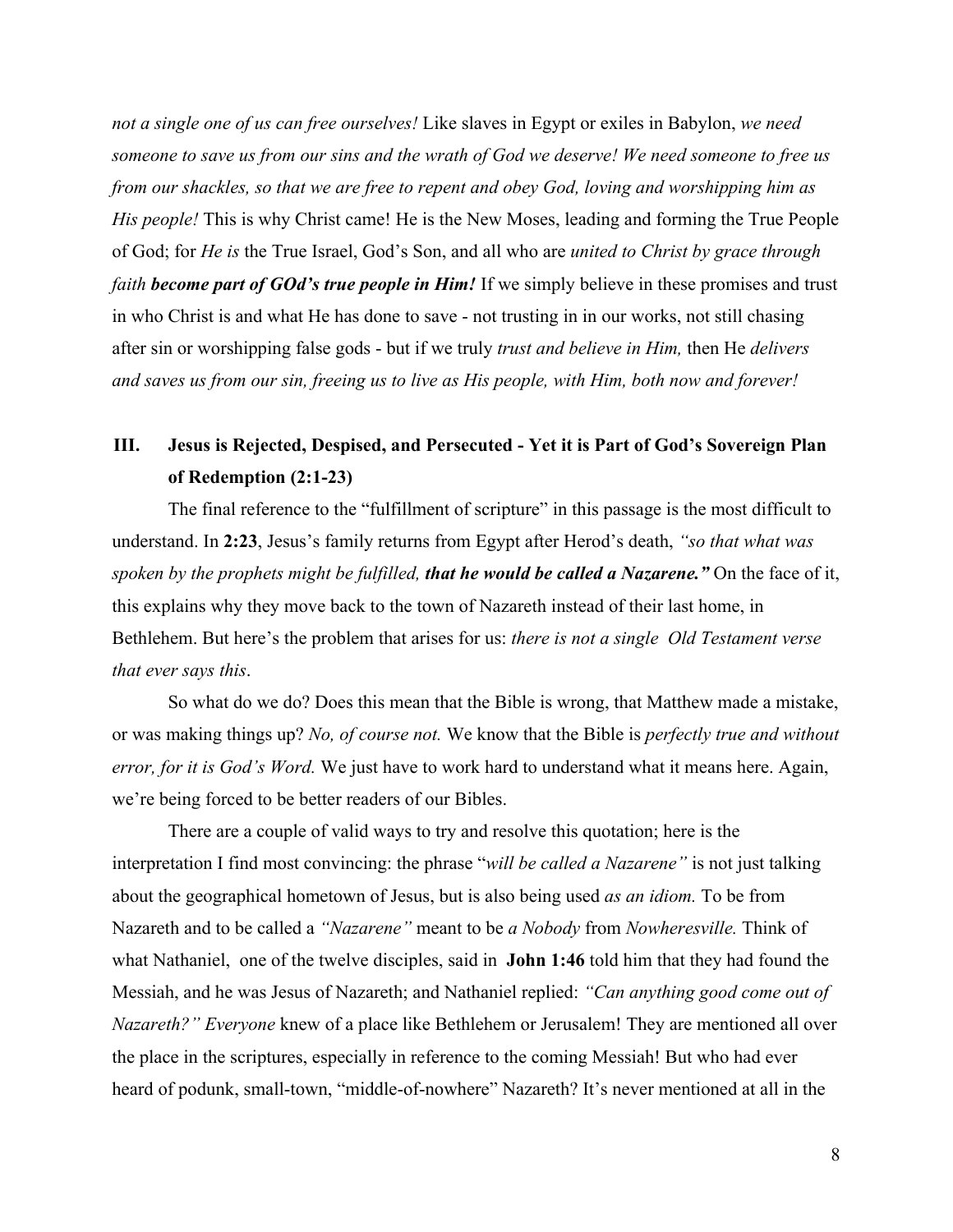Old Testament, let alone in the prophecies of the coming Savior! *But that is exactly the point Matthew is making!* The prophets never spoke of Nazareth; but they *did* talk about how the *Messiah,* this *promised Savior-King from God,* would not only be accompanied by signs and fulfillments of prophecy, *but would also unrecognized, even despised and rejected* by Israel, the very people he came to save. (Zech. 9-14; Isa. 52-53)

And this is exactly what we see going on in this passage, isn't it? Those who *should be looking for and recognizing* the birth of Christ, the promised Messiah, are instead *dismissive and indifferent at best,* such as the religious leaders and the majority people of Israel are. Even worse, King Herod and other officials are not only *rejecting and despising him,* but are trying to *kill him!*

**Friend, have you ignored the good news of Christ?** Have you rejected the call to repent and believe in Him? Do you despise the Bible's claims that you are a sinner in need of saving grace? That your life is not your own, for you will answer to God?

God sovereignly guides and protects the infant Jesus and his family, not letting them be overtaken by the evil schemes of these earthly rulers and powers; we've seen how God himself sent angels and dreams to protect them throughout. And yet, this is not some chess match, where God is having to react to what the enemy is doing, in order to make sure his plans aren't messed up. No, on the contrary, *all of it fits into his divine plan of redemption.* Even the wicked plots of evil men - indeed, even the wicked schemes of the Great Enemy, Satan - that we see here were already prophesied about, already part of God's sovereign plan; for he uses them to bring about his glorious purposes of grace.

Jesus Christ, the long-awaited Messiah, GOd's promised Savior and King, the God-Man Himself - he was **rejected and despised by his own people**; this would only continue throughout his life. Yes, the political and even religious leaders hated him so much that they tried to kill him; one day, they would succeed; they would hang him on a cross. And yet, *this was always part of God's plan to save the world!* It is precisely *through being rejected, despised, and persecuted that the promised King brings about the Kingdom of God; it is through being unjustly murdered on a cross that he saves wicked sinners from their sins!*

The *glorious, divine King* over all nations came to *save and form God's people, delivering us from our slavery to sin, satan and death,* by becoming *despised, hated, rejected, even killed, for our sakes.* This is what he came to do! He entered into death to bring us out of it